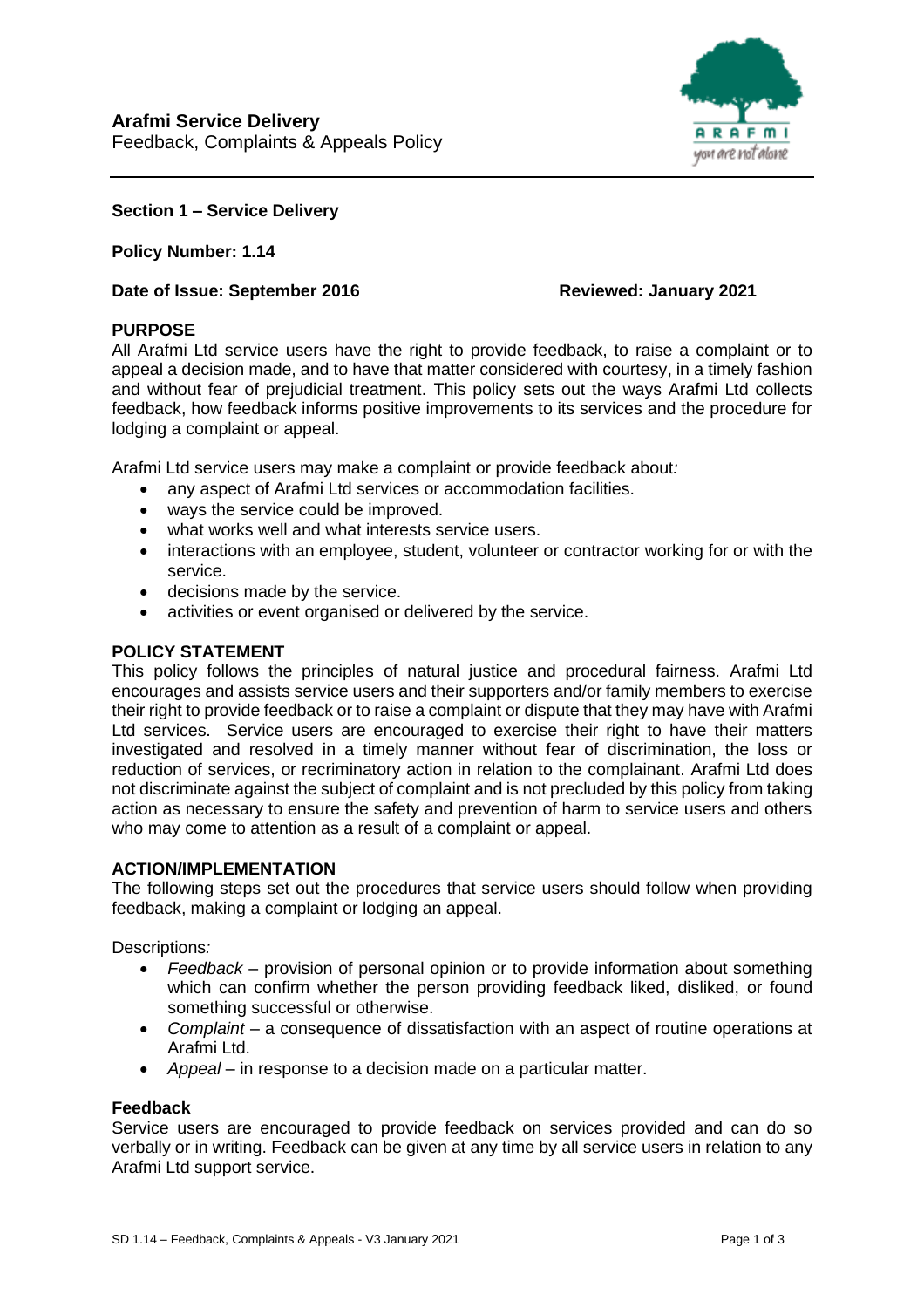

Services users receiving individual supports are invited to engage in three monthly reviews of support services to allow the opportunity to provide feedback to enhance the outcomes of their individual supports.

# **Complaints and Appeals**

# **Step 1**

Discussion of the concern with a representative of the service. Most concerns can be addressed informally and a satisfactory solution reached within a short timeframe.

# **Step 2**

*A 'concern' becomes a 'complaint' where either:*

- The service user indicates they wish to pursue the matter through the complaints process; or
- The matter is not resolved informally to the satisfaction of the service user and they indicate that they wish to pursue the matter further.

If the service user wishes to pursue the matter through the complaints process, a formal meeting with the CEO or their delegate will be arranged. The complaint may be presented in writing via post or email, by phone or in person. A support person or advocate may be involved at the service user's request. The discussions and any outcomes from this meeting will be documented with a copy sent to the service user within five working days.

# **Step 3**

If the complaint remains unresolved, the service user or their advocate may submit the complaint in writing. The letter should state that the complaint is being lodged under the Complaints procedure with all concerns outlined. It is helpful for the complainant to indicate a desired outcome.

- The complaint will be forwarded to the Arafmi Ltd Chair of the Board and access to all former records and correspondence relating to the complaint will be allowed.
- The Arafmi Ltd Chair of the Board may invite members of the Board to an initial discussion of the complaint before determining the next course of action.
- The Arafmi Ltd Chair of the Board will forward a reply to the service user within five working days.
- The Arafmi Ltd Chair of the Board may refer the complaint to the Board of Arafmi Ltd for consideration. If such a referral is made, the service user will be notified of the action taken and the Board will take responsibility for notifying the service user of an outcome within five working days of discussing the complaint.

**NOTE:** Complaints involving suspected abuse or neglect must be dealt with in accordance with the policy 'Preventing and Responding to Abuse, Assault and Neglect'.

## **Step 4.**

If a service user is not satisfied with the outcome of Steps 1 to 3, they or their advocate may pursue the matter through one of the following avenues:

• Complaints to the NDIS Commission can be lodged via: *Web:* <https://www.ndiscommission.gov.au/> *Phone:* 1800 035 544 (free call from landlines) or TTY 133 677 (Interpreters can be arranged upon request).